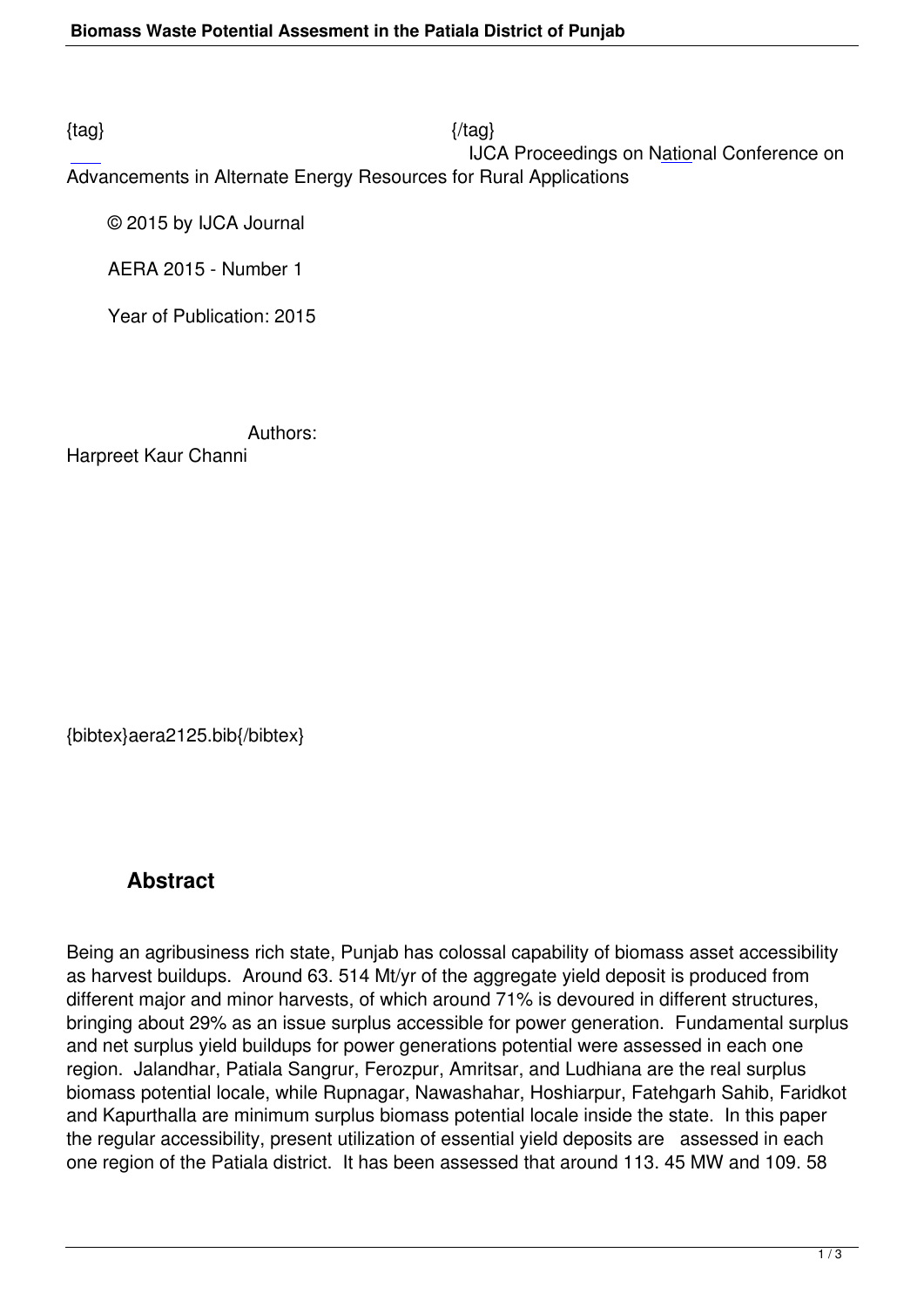MW of power in the state can be created through fundamental surplus and net surplus biomass individually in the Patiala district

## **Refer**

#### **ences**

Chauhan, Suresh; (2010), & quot; Biomass resources assessment for power generation: A case study from Haryana state, India" Biomass and Bioenergy (34), pp. 1300-1308 elsevier

Chauhan, Suresh; (2012), & quot; District wise agriculture biomass resource assessment for power generation: A case study from an Indian state, Punjab" Biomass and Bioenergy (3 7), pp 2 0 5- 2 1 2.

Das, Subhrabaran; Jash,Tushar; (2008), "District-level biomass resource assessment: A case study of an Indian State West Bengal" Biomass and Bioenergy (33),pp 137–143.

Sheth N. Pratik, Babu B. V. (2009), & quot; Experimental studies on producer gas generation from wood waste in a downdraft biomass gasifier" Bioresource Technology (100) pp 3127–3133

Fu Weiguo, Wu Yanyou (2011), " Estimation of aboveground biomass of different mangrove trees based on canopy diameter and tree height" 3rd International Conference on Environmental Science and Information Application Technology (ESIAT 2011) Procedia Environmental Sciences (10) pp 2189 – 2194.

Bhattacharya S. C.; Jana Chinmoy (2009), " Renewable energy in India: Historical developments and prospects&quot: Energy (34) pp 981–991.

Zuberi, M. J. S.; Hasany, S. Z.; Tariq, M. A.; Fahrioglu, M. (2013) & quot; Assessment of biomass energy resources potential in Pakistan for power generation" fourth International conference on Power Enginerring, Energy and Electrical Drives (POWERENG), pp 1301-1306.

- Tripathy, P.; Ghosh, B.; Panigrahi, C. K.; Mishra, S. (2015), & auot: A study on the choice and potential of biomass in the state of Odisha", International Conference on Electrical, Electronics, Signals, Communication and Optimization (EESCO). pp. 1-6.

Glavas, H;Ivanovic, M. ;Mandic,N. Energy,(2014), "Resources and possibilities of agro biomass usage for enrgy purpose in Slavonia region (Croatia)",IEEE International Energy Conference (ENERGYCON),pp 1150-1155.

Al-Soud, M. S.; Alsafasfeh, Q. H. (2015), " Economical evaluation for various renewable energy products in Jordan" 6th International Renewable Energy Congress (IREC), pp. 1-4.

Shuma, R. M.; Madyira, D. M.; Makonese, T. N.; Oosthuizen, G. A. (2015), & quot; Energy content and combustion behaviour of loose biomass available in Limpopo" International Conference on the Domestic Use of Energy (DUE), 2015 pp. 93 – 100.

Pelinck E. & quot; Indian improved cook stoves: a compendium& quot;. Regional wood energy development program in Asia. Food and Agriculture Organization (FAO) of the United National; 1993. pp. 78 - 81.

### **Index Terms**